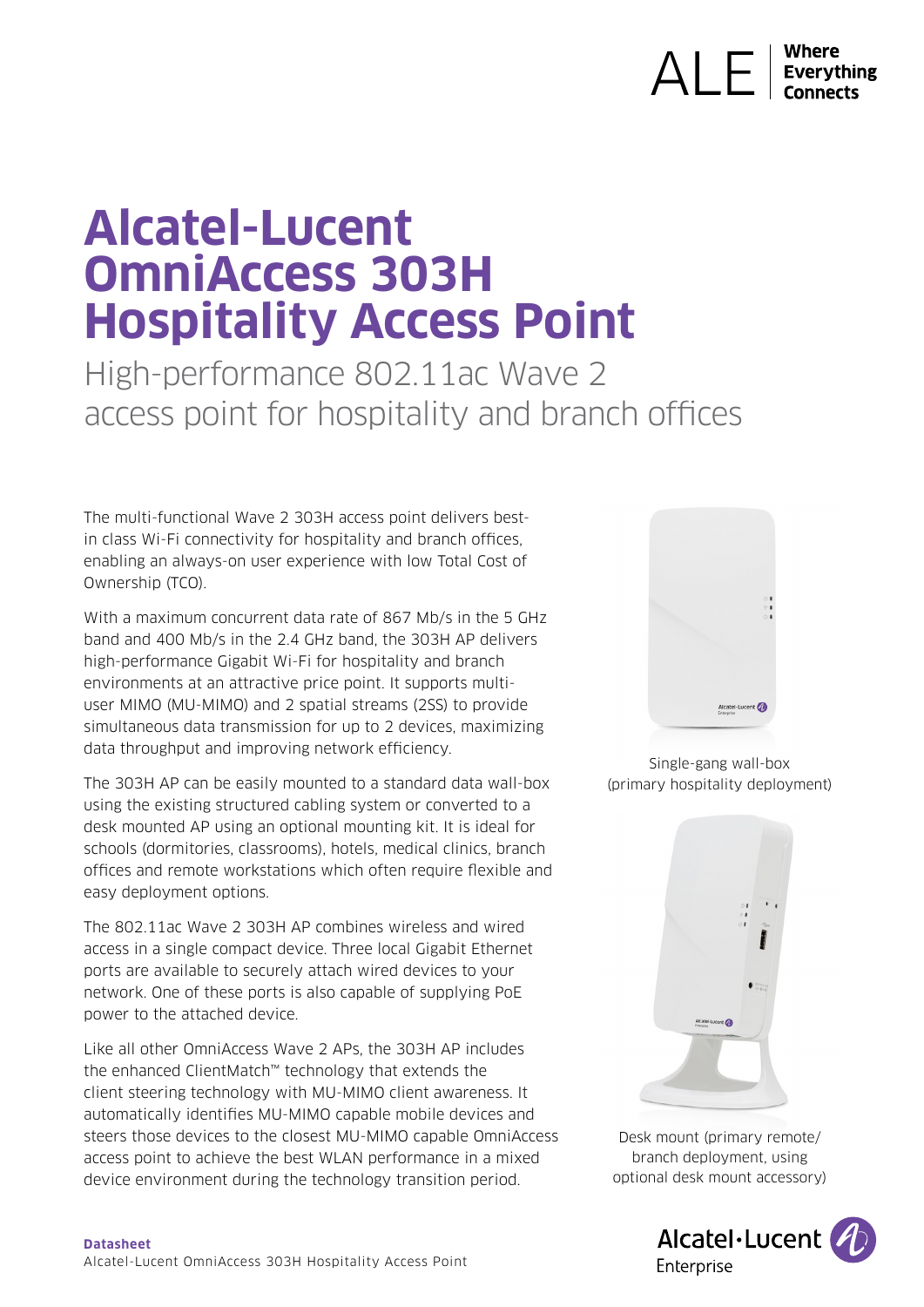The integrated Bluetooth Beacon in the 303H AP simplifies the remote management of a large scale network of battery-powered BLE Beacons while also providing advanced location and indoor way finding, and proximity-based push notification capabilities.

# **Unique benefits**

#### **Two devices in one**

• The 303H ships with everything you need to deploy as a wall-mounted (hospitality) AP, attaching directly to a standard single-gang data wall-box. The 303H can also be easily converted to a desk mounted (remote) AP, using an optional accessory stand.

#### **Unified AP – deploy with or without controller**

• The 303H can be deployed in either controller-based (AOS-W) or controllerless (InstantOS) deployment mode.

# **Dual Radio 802.11ac access point with Multi-User MIMO (Wave 2)**

• Supports up to 867 Mb/s in the 5 GHz band (with 2SS/VHT80 clients) and up to 400 Mb/s in the 2.4 GHz band (with 2SS/VHT40 clients).

# **Built-in Bluetooth Low-Energy (BLE) radio**

- Enables location-based services with BLE-enabled mobile devices receiving signals from multiple Beacons at the same time.
- Enables management of your deployment of battery-powered Beacons.

# **Advanced Cellular Coexistence (ACC)**

• Minimizes the impact from out-of-band interference from sources such as 3G/4G cellular networks.

# **Intelligent Power Monitoring (IPM)**

- Enables the AP to continuously monitor and report its actual power consumption and optionally make autonomous decisions to prioritize capabilities when power budget is limited.
- For the 303H, the IPM power-save feature applies when the unit is powered by an 802.3af or 802.3at POE source. By default, the USB interface will be the first feature to be turned off by IPM if the AP power consumption would otherwise exceed the available power budget. Specific powersaving options are programmable with IPM.

#### **RF Management**

- Adaptive Radio Management (ARM) technology automatically assigns channel and power settings, provides airtime fairness and ensures that APs stay clear of all sources of RF interference to deliver reliable, high- performance WLANs
- The 303H can be configured to provide part-time or dedicated air monitoring for spectrum analysis and wireless intrusion protection, VPN tunnels to extend remote locations to corporate resources, and wireless mesh connections where Ethernet drops are not available.

#### **Security**

- Integrated wireless intrusion protection offers threat protection and mitigation, and eliminates the need for separate RF sensors and security appliances.
- IP reputation and security services identify, classify, and block malicious files, URLs and IPs, providing comprehensive protection against advanced online threats.
- Integrated Trusted Platform Module (TPM) for secure storage of credentials, certificates and keys.

#### **Intelligent app visibility and control**

• AppRF technology leverages deep packet inspection to classify and block, prioritize or limit bandwidth for over 2,500 enterprise apps or groups of apps.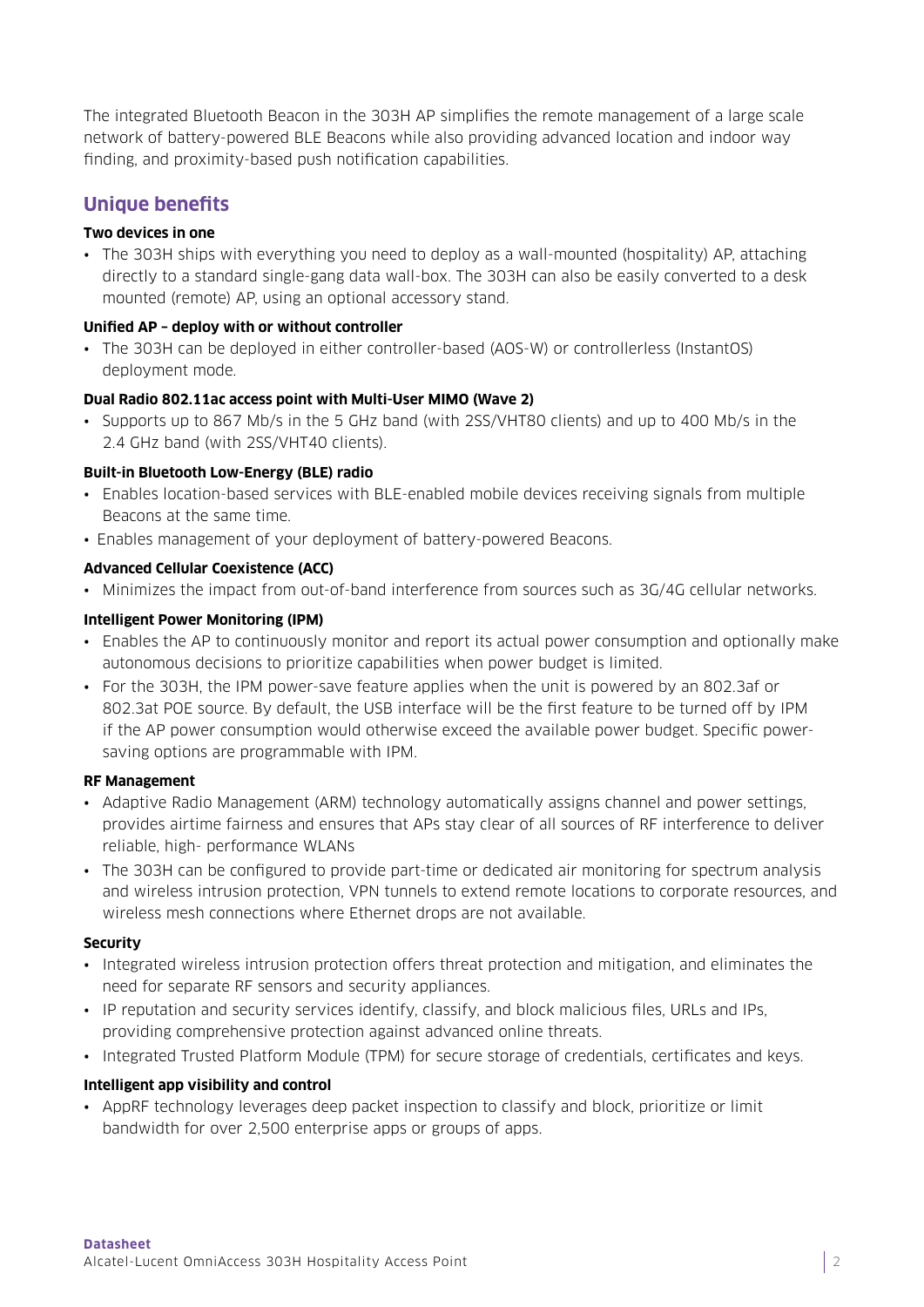#### **Quality of service for unified communication apps**

• Supports priority handling and policy enforcement for unified communication apps, including Microsoft Skype for Business with encrypted video-conferencing, voice, chat and desktop sharing.

#### **Choose your deployment and operating modes**

OmniAccess Unified APs offer a choice of deployment and operating modes to meet your unique management and deployment requirements:

- The 303H AP is a unified AP that supports both controller-based and controllerless deployment modes, providing maximum flexibility
- Controller-based mode: When deployed in conjunction with an OmniAccess Mobility Controller, OmniAccess APs offer centralized configuration, data encryption, policy enforcement and network services, as well as distributed and centralized traffic forwarding.
- Controllerless (Instant) mode: The controller function is virtualized in a cluster of APs in Instant mode. As the network grows and/or requirements change, Instant deployments can easily migrate to controller- based mode.
- Remote AP (R AP) mode for branch deployments
- Air monitor (AM) for wireless IDS, rogue detection and containment
- Spectrum analyzer, dedicated or hybrid, for identifying sources of RF interference
- Secure enterprise mesh

# **303H Access Point specifications**

- Unified dual-radio 802.11ac Wave 2 2x2:2 hospitality and branch AP with internal antennas, three local Gigabit Ethernet ports, PoE out and USB host interface
- Supports wall-box and desk mount deployments

#### **Wi-Fi radio specifications**

- AP type: Indoor, dual radio, 5 GHz 802.11ac 2x2 MIMO and 2.4 GHz 802.11n 2x2 MIMO1
- Software-configurable dual radio supports 5 GHz (Radio 0) and 2.4 GHz (Radio 1)
- 5 GHz: Two spatial stream Multi User (MU) MIMO for up to 867 Mb/s wireless data rate to up to two (1x1 VHT80) MU-MIMO capable client devices simultaneously
- 5 GHz: Two spatial stream Single User (SU) MIMO for up to 867 Mb/s wireless data rate to individual 2x2 VHT80 client devices
- 2.4 GHz: Two spatial stream Single User (SU) MIMO for up to 400 Mb/s wireless data rate to individual 2x2 VHT40 client devices (300 Mb/s for HT40 802.11n client devices)
- Support for up to 256 associated client devices per radio, Supported frequency bands (country-specific restrictions apply):

#### ¬ 2.400 to 2.4835 GHz

- ¬ 5.150 to 5.250 GHz
- ¬ 5.250 to 5.350 GHz
- ¬ 5.470 to 5.725 GHz
- ¬ 5.725 to 5.850 GHz
- Available channels: Dependent on configured regulatory domain
	- Dynamic frequency selection (DFS) optimizes the use of available RF spectrum
	- Supported radio technologies:
		- ¬ 802.11b: Direct-sequence spreadspectrum (DSSS)
	- ¬ 802.11a/g/n/ac: Orthogonal frequency-division multiplexing (OFDM)
	- Supported modulation types:
		- ¬ 802.11b: BPSK, QPSK, CCK
		- ¬ 802.11a/g/n/ac: BPSK, QPSK, 16-QAM, 64-QAM, 256-QAM
	- Transmit power: Configurable in increments of 0.5 dBm
	- Maximum (conducted) transmit power (limited by local regulatory requirements):
		- ¬ 2.4 GHz band: +18 dBm per chain, +21 dBm aggregate (2x2)
		- ¬ 5 GHz band: +18 dBm per chain, +21 dBm aggregate (2x2)

Note: conducted transmit power levels exclude antenna gain. For total (EIRP) transmit power, add antenna gain

• Advanced Cellular Coexistence (ACC) minimizes interference from cellular networks

- Maximum ratio combining (MRC) for improved receiver performance
- Cyclic delay/shift diversity (CDD/ CSD) for improved downlink RF performance
- Short guard interval for 20 MHz, 40 MHz and 80 MHz channels
- Space-time block coding (STBC) for increased range and improved reception
- Low-density parity check (LDPC) for high-efficiency error correction and increased throughput
- Transmit beam-forming (TxBF) for increased signal reliability and range
- Supported data rates ( Mb/s): ¬ 802.11b: 1, 2, 5.5, 11
	- ¬ 802.11a/g: 6, 9, 12, 18, 24, 36, 48, 54
	- ¬ 802.11n (2.4 GHz): 6.5 to 300 (MCS0 to MCS15)
	- ¬ 802.11n (5 GHz): 6.5 to 450 (MCS0 to MCS23)
	- ¬ 02.11ac: 6.5 to 867 (MCS0 to MCS9,  $NSS = 1$  to 2 for VHT20/40/80)
- 802.11n high-throughput (HT) support: HT 20/40
- 802.11ac very high throughput (VHT) support: VHT 20/40/80
- 802.11n/ac packet aggregation: A-MPDU, A-MSDU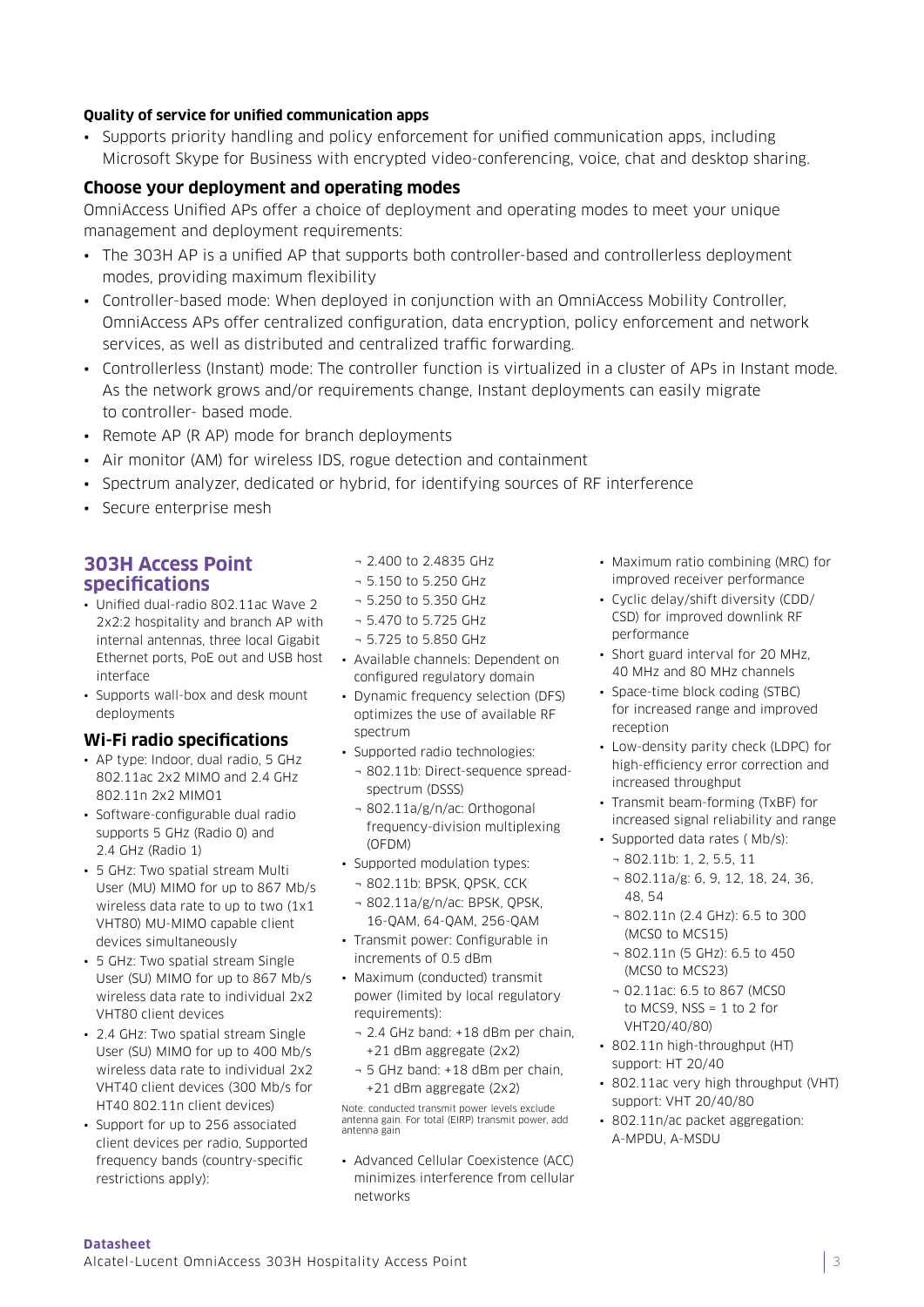# **Wi-Fi antennas**

- Two integrated dual-band moderately directional antennas for 2x2 MIMO with maximum individual antenna gain of 4.2dBi in 2.4 GHz and 5.6dBi in 5 GHz. Built-in antennas are optimized for vertical orientation of the AP.
	- ¬ The horizontal beamwidth is roughly 120 degrees. Combining the patterns of each of the antennas of the MIMO radios, the peak gain of the effective perantenna pattern is 3.4dBi in 2.4 GHz and 4.5dBi in 5 GHz.

# **Other interfaces**

- Uplink: 10/100/1000BASE-T Ethernet (RJ-45, back)
	- ¬ Auto-sensing link speed and MDI/MDX
	- ¬ 802.3az Energy Efficient Ethernet (EEE)
	- ¬ PoE-PD (input): 48 Vdc (nominal) 802.3af/at PoE
- Local: Three 10/100/1000BASE-T Ethernet (RJ-45, bottom)
	- ¬ Auto-sensing link speed and MDI/MDX
	- ¬ 802.3az Energy Efficient Ethernet (EEE)
	- ¬ One port: PoE-PSE (output): 48 Vdc (nominal) 802.3af PoE
- Passive pass-through interface (two RJ-45, back and bottom)
	- ¬ Bluetooth Low Energy (BLE) radio
		- p to 4dBm transmit power (class 2) and -93dBm receive sensitivity
	- ntegrated antenna with moderately directional pattern and peak gain of 0.9dBi
- USB 2.0 host interface (Type A connector)
	- ¬ 3G/4G cellular modems
	- ¬ Device battery charging port
	- ¬ Capable of supplying up to 1A/5 watts of power to an attached device
- DC power interface, accepts 1.35/3.5-mm center-positive circular plug with 9.5-mm length
- Visual indicators (LEDs):
	- ¬ Power/system status
	- ¬ Radio status
	- ¬ PoE-PSE status
	- ¬ Local network port status (3x)
- Reset/LED control button ("paperclip access")
- ¬ Factory reset (when activated during device power up)
- ¬ LED control: toggle off/normal
- Serial console interface (custom, uUSB physical jack)

#### **Encrypted throughput**

• Maximum IPsec encrypted wired throughput: 100 Mb/s

#### **Power sources and consumption**

- The AP supports direct DC power and Power over Ethernet (PoE)
- When both power sources are available, DC power takes priority over PoE
- Power sources are sold separately
- Direct DC power source: 48Vdc nominal  $\pm$  5%
- Power over Ethernet (PoE): 48 Vdc (nominal) 802.3af/802.3at compliant source
	- ¬ Unrestricted functionality with direct DC power. When using an 802.3af PoE source, the PoE out (PSE) capability of the 303H is always disabled.
	- ¬ Without IPM, both the USB port and PoE out (PSE) capability are disabled when the AP is powered by an 802.3af PoE source, and either the USB port or the PoE out (PSE) capability is disabled when powered by an 802.3at PoE source (PSE capability is disabled by default).
	- ¬ When using IPM, the AP may enter power-save mode with reduced functionality when powered by a PoE source
- Maximum (worst-case) power consumption: 9.7W
	- ¬ Excludes power consumed by external USB and/or PoE-PD device (and internal losses); this could add up to 6.1W (PoE) for a 5W/1A USB device and up to 15.6W for a max load (15.4W) 802.3af PoE-PD device
- Maximum (worst-case) power consumption in idle mode: 4.9W (PoE) or 4.8W (DC)

#### **Mounting**

• The AP ships with a mounting plate to attach the AP to a singlegang wall-box (most international variations covered). A security screw (T8H) is provided to ensure that the AP cannot (easily) be removed from its mount without a specialized tool.

• Several optional mount kits are available to attach the AP to a dualgang wall-box, directly to the wall, or to support desk mounting.

#### **Mechanical**

- Dimensions/weight (unit, including single-gang wall box mount plate):
	- ¬ 86mm (W) x 40mm (D)
	- x 150mm (H)
	- ¬ 310g
- Dimensions/weight (shipping):
	- ¬ 128mm (W) x 63mm (D)
	- x 168mm (H)
- ¬ 470g

# **Environmental**

- Operating:
	- ¬ Temperature: 0° C to +40° C (+32° F to +104° F)
	- ¬ Humidity: 5% to 93% noncondensing
- Storage and transportation:
	- ¬ Temperature: -40° C to +70° C (-40° F to +158° F)

#### **Regulatory**

- FCC/Industry of Canada
- CE Marked
- R&TTE Directive 1995/5/EC
- Low Voltage Directive 72/23/EEC
- EN 300 328
- EN 301 489
- EN 301 893
- UL/IEC/EN 60950

• EN 60601-1-1 and EN 60601-1-2 For more country-specific regulatory information and approvals, please see your ALE representative.

#### **Reliability**

• MTBF: 1,090,000 hours (124 years) at +25C operating temperature

#### **Regulatory model number**

• AW-AP303H-xx (all variants): APINH303

#### **Certifications**

- B Scheme Safety, cTUVus
- L2043 plenum rating
- i-Fi Alliance (WFA) certified 802.11a/b/g/n/ac

#### **Warranty**

• Limited lifetime warranty

#### **Minimum Software Versions**

- OS-W: 6.5.2.0/8.2.0.0
- InstantOS: 6.5.2.0/8.2.0.0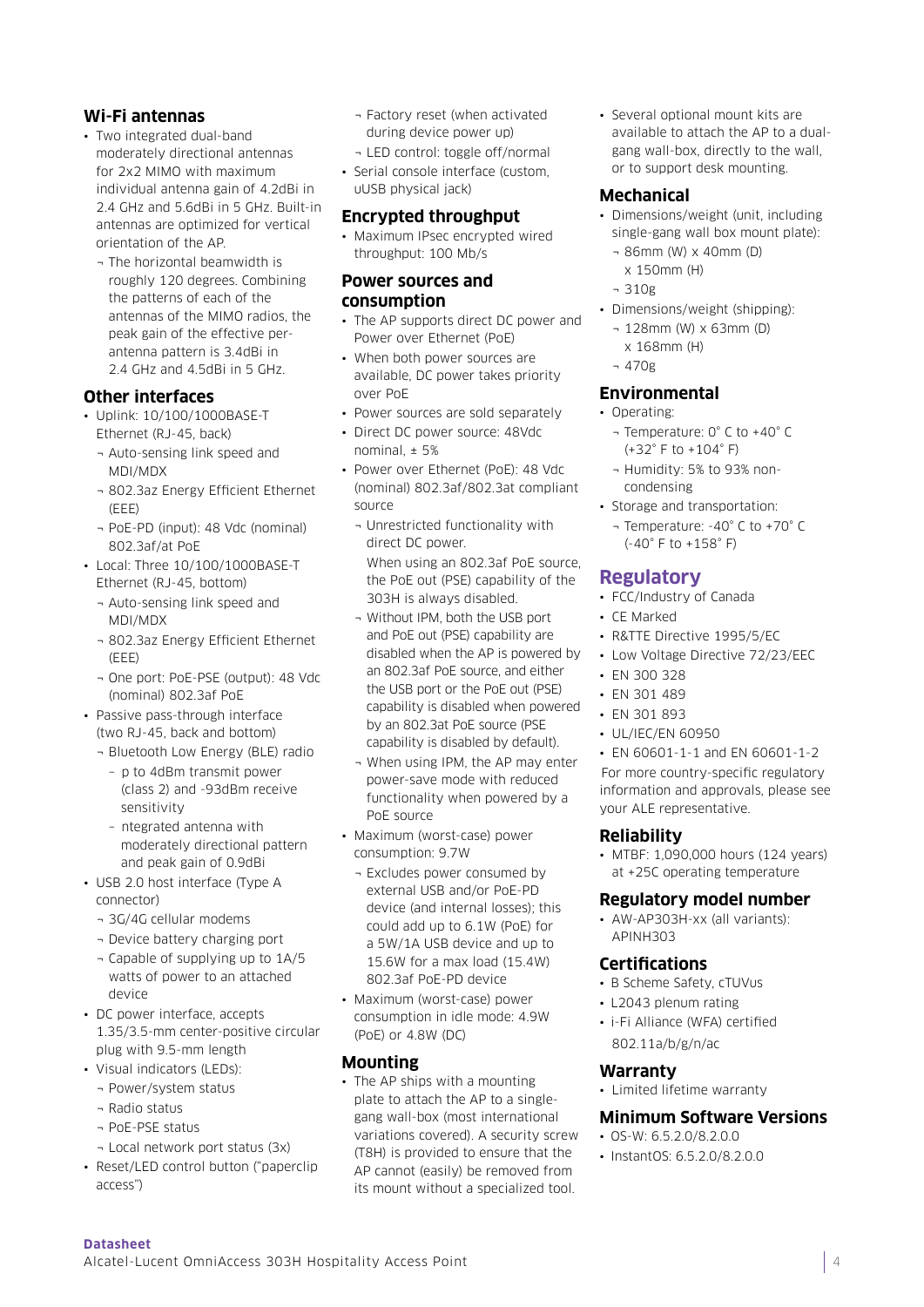# **RF performance table**

|                  | Maximum transmit power (dBm) per transmit chain | Receiver sensitivity (dBm) per receive chain |
|------------------|-------------------------------------------------|----------------------------------------------|
| 2.4 GHz          |                                                 |                                              |
| 802.11B          |                                                 |                                              |
| $1$ Mb/s         | 18.0                                            | $-96.0$                                      |
| $11$ Mb/s        | 18.0                                            | $-88.0$                                      |
| 802.11g          |                                                 |                                              |
| 6 Mb/s           | 18.0                                            | $-92.0$                                      |
| 54 Mb/s          | 16.0                                            | $-75.0$                                      |
| 802.11n HT20     |                                                 |                                              |
| MCSO/8           | 18.0                                            | $-90.0$                                      |
| MCS7/15          | 14.0                                            | $-71.0$                                      |
| 802.11n HT40     |                                                 |                                              |
| MCSO/8s          | 18.0                                            | $-87.0$                                      |
| MCS7/15          | 14.0                                            | $-69.0$                                      |
| 5 GHz            |                                                 |                                              |
| 802.11a          |                                                 |                                              |
| 6 Mb/s           | 18.0                                            | $-90.0$                                      |
| 54 Mb/s          | 16.0                                            | $-73.0$                                      |
| 802.11n HT20     |                                                 |                                              |
| MCSO/8           | 18.0                                            | $-90.0$                                      |
| MCS7/15          | 14.0                                            | $-71.0$                                      |
| 802.11n HT40     |                                                 |                                              |
| MCSO/8           | 18.0                                            | $-87.0$                                      |
| MCS7/15          | 14.0                                            | $-68.0$                                      |
| 802.11ac VHT20   |                                                 |                                              |
| MCS <sub>0</sub> | 18.0                                            | $-90.0$                                      |
| MCS8             | 13.0                                            | $-67.0$                                      |
| 802.11ac VHT40   |                                                 |                                              |
| MCSO             | 18.0                                            | $-87.0$                                      |
| MCS9             | 12.0                                            | $-62.0$                                      |
| 802.11ac VHT80   |                                                 |                                              |
| MCSO             | 18.0                                            | $-84.0$                                      |
| MCS9             | 12.0                                            | $-59.0$                                      |

Table shows the maximum capability of the hardware provided (excluding antenna gain). Maximum transmit power is limited by local regulatory settings.

# **Ordering information**

| <b>Part number</b>        | <b>Description</b>                                                                                                                      |  |
|---------------------------|-----------------------------------------------------------------------------------------------------------------------------------------|--|
| 303H Series Access Points |                                                                                                                                         |  |
| OAW-AP303H-IS             | OmniAccess AP303H Dual-radio 802.11ac 2x2 Unified Hospitality AP with Internal Antennas. Restricted<br>regulatory domain: Israel        |  |
| $0AW-AP303H-JP$           | OmniAccess AP303H Dual-radio 802.11ac 2x2 Unified Hospitality AP with Internal Antennas, Restricted<br>regulatory domain: Japan         |  |
| OAW-AP303H-RW             | OmniAccess AP303H Dual-radio 802.11ac 2x2 Unified Hospitality AP with Internal Antennas. Restricted<br>regulatory domain: Rest of World |  |
| OAW-AP303H-US             | OmniAccess AP303H Dual-radio 802.11ac 2x2 Unified Hospitality AP with Internal Antennas. Restricted<br>regulatory domain: United States |  |
| OAW-AP303H-EG             | OmniAccess AP303H Dual-radio 802.11ac 2x2 Unified Hospitality AP with Internal Antennas. Restricted<br>regulatory domain: Egypt         |  |